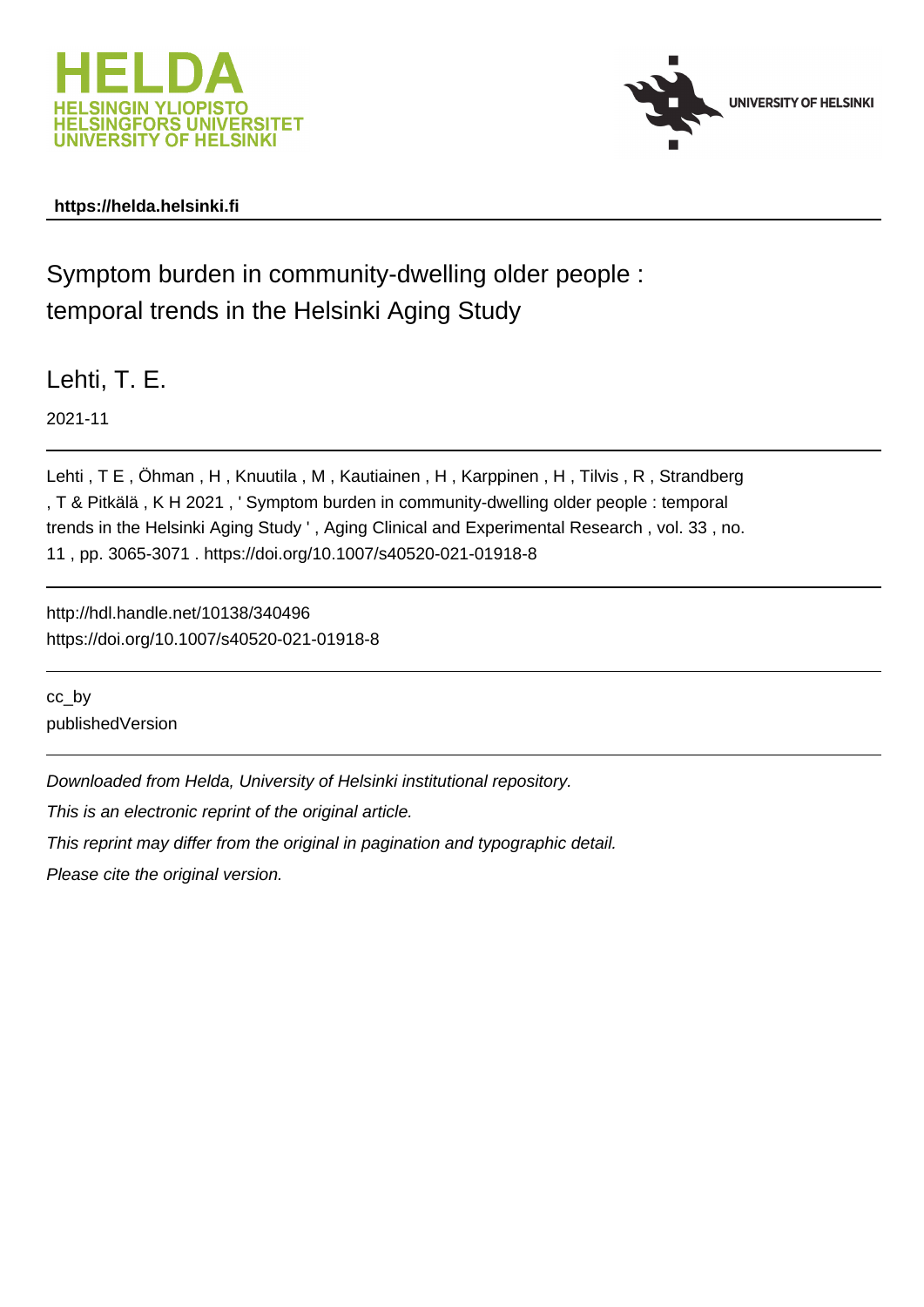#### **ORIGINAL ARTICLE**



# **Symptom burden in community‑dwelling older people: temporal trends in the Helsinki Aging Study**

 $\bar{\bf T}$ . E. Lehti<sup>1,2,5,6</sup>  $\bar{\bf D}$  [·](http://orcid.org/0000-0002-1861-8576) H. Öhman $^3$  · M. Knuutila<sup>1,2</sup> · H. Kautiainen $^1$  · H. Karppinen $^1$  · R. Tilvis $^3$  · T. Strandberg $^{3,4}$  · **K. H. Pitkälä1,5**

Received: 30 January 2021 / Accepted: 17 June 2021 / Published online: 3 July 2021 © The Author(s) 2021

## **Abstract**

**Background** Changes in older people's symptoms across recent decades have not been investigated.

**Aims** We analyzed temporal trends in symptom burden by comparing data from independent, cross-sectional cohorts retrieved in 1989, 1999, 2009, and 2019. Furthermore, we compared the association between symptom burden and psychological wellbeing (PWB) in older men and women.

**Methods** The Helsinki Aging Study recruited a random sample of people aged 75, 80, and 85 in 1989, and random samples aged 75, 80, 85, 90, and 95 in 1999, 2009, and 2019 (four study waves). Altogether, 6263 community-dwelling people answered the questions concerning symptoms in the questionnaire surveys. The symptoms inquired in all study waves were dizziness, back pain, joint pain, chest pain, shortness of breath, and loss of appetite. Symptom burden was calculated according to the number of symptoms and their frequency (score range: 0–6). PWB and the Charlson comorbidity index were calculated.

**Results** Symptom burden decreased in both men and women aged 75 and 80 from 1989 to 2019. Changes in cohorts aged 85+were nonsignifcant. There was a signifcant diference in symptom burden between men and women in all ages with men having fewer symptoms. PWB decreased with increasing symptom burden. Men had greater PWB than women up to severe levels of symptom burden.

**Conclusions** Symptom burden decreased from 1989 to 2019 in cohorts aged 75–80, whereas changes remained nonsignifcant in cohorts aged 85+. To our knowledge, this is the frst study to examine temporal trends in symptom burden.

**Keywords** Symptom burden · Multimorbidity · Temporal trends · Aged · Psychological wellbeing · Oldest-old

 $\boxtimes$  T. E. Lehti tuuli.lehti@helsinki.f

- <sup>1</sup> Department of General Practice and Primary Health Care, University of Helsinki, Helsinki, Finland
- <sup>2</sup> Social Services and Health Care, Helsinki, Finland
- <sup>3</sup> Geriatric Medicine, University of Helsinki and Helsinki University Hospital, Helsinki, Finland
- <sup>4</sup> Center for Life Course Health Research, University of Oulu, Oulu, Finland
- <sup>5</sup> Primary Health Care Unit, Helsinki University Hospital, Helsinki, Finland
- <sup>6</sup> Tukholmankatu 8 B, Biomedicum 2 B, 00290 Helsinki, Finland

## **Introduction**

The numbers of people surviving to old age are increasing worldwide. Conficting hypotheses were made in the late twentieth century on whether health and quality of life will improve or deteriorate for the growing older population. Gruenberg proposed in 1977 that, thanks to better control of infectious diseases, more individuals with chronic diseases would survive to older age, a theory he entitled "the failures of success"[1], while Fries predicted a postponed onset of chronic illness and a "compression of morbidity"[2]. Recent cohort studies looking at temporal trends in health and functioning in the older population mostly support Fries' hypothesis. They have shown a decrease in disabilities [3, 4] as well as improvements in cognitive functioning [4], psychological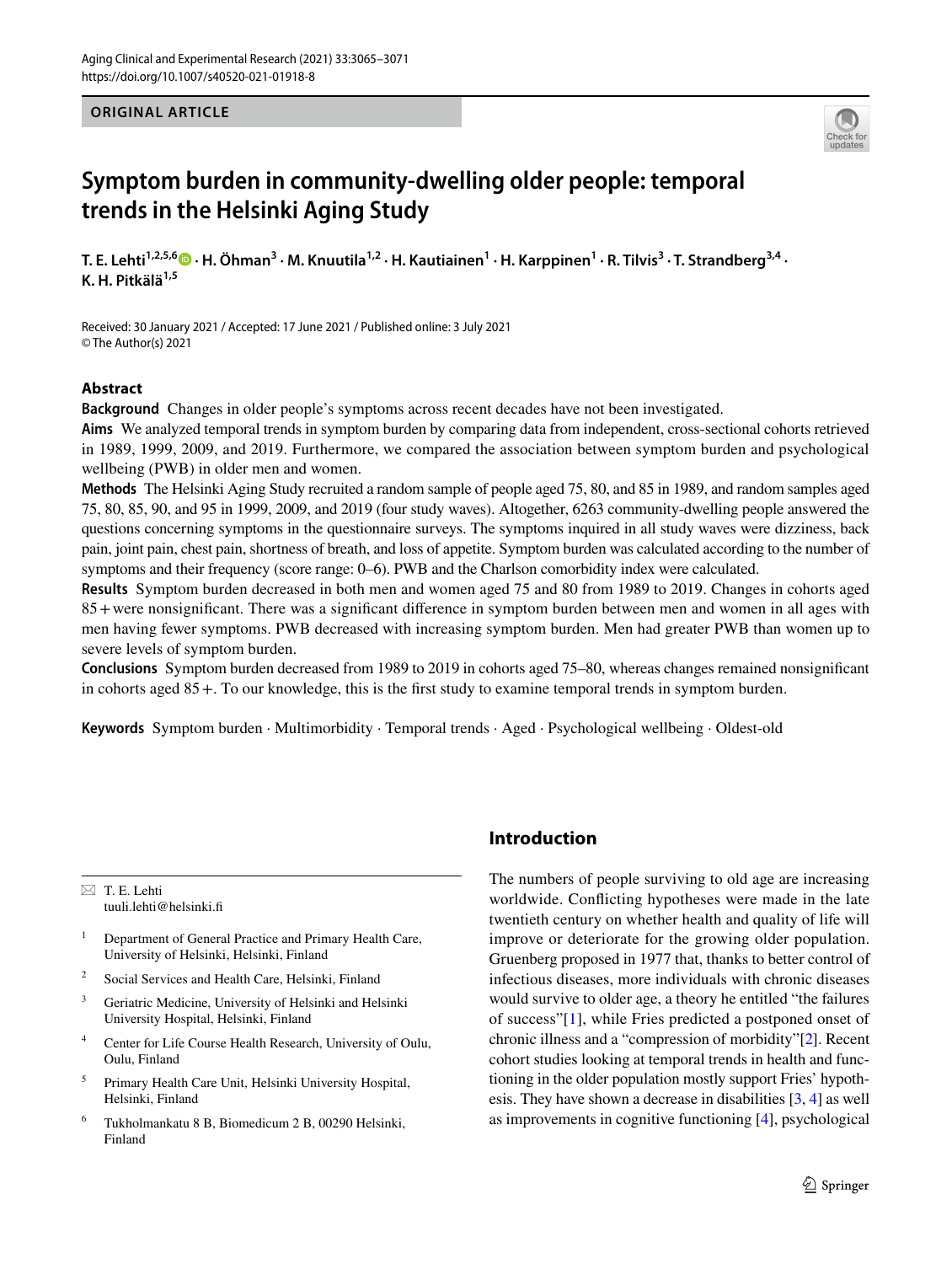wellbeing (PWB)  $[5]$ , and self-rated health  $[6]$  in later born cohorts. Contrasting evidence has also emerged that shows increased disease prevalence and loss of mobility function in the older population in recent years [7]. To our knowledge, symptoms and their overall burden have not been examined in the older population in this respect.

Symptom burden denotes the multidimensional burden of symptoms that an individual is experiencing. It has recently attracted research attention as an interesting self-reported measure of health in the aging population. Symptom burden has been shown to be associated with comorbidities  $[8–10]$ , functional status  $[8–10]$ , self-rated health  $[10]$ , prognosis [9–11] and quality of life [10, 12]. Symptom burden is most often calculated by summing up points from a list of symptoms. Previous studies have used various symptom burden grading instruments such as the PRIME-MD [11], the Edmonton Symptom Assessment Scale [8], the SSS-8 Somatic symptom scale [13], and the Memorial Symptom assessment scale  $[14, 15]$ , as well as others  $[9, 10, 16]$ . Our prior study as well as others have used instruments that only include somatic symptoms in the symptom burden score [10, 11, 13], while others have included psychiatric symptoms such as anxiety and depressed mood [8, 9, 14–16]. Even though these instruments vary both in which symptoms they contain and whether they grade the severity or frequency of symptoms, the results of these studies are in line with each other, providing evidence that symptom burden is an independent determinant of relevant health-related outcomes such as prognosis and self-rated health. Pain and tiredness/ lack of energy have been among the most prevalent symptoms in several previous cohort studies [8, 9, 14, 16].

We have recently examined the validity of a symptom scale which included eight symptoms chosen by experienced geriatricians. This symptom burden scale was associated with psychological wellbeing and it predicted mortality  $[10]$ . In addition, it showed sufficient internal consistency. Symptoms have been inquired in the Helsinki Aging Study for 30 years, and they have been found relevant and easy to understand for older people.

Even if evidence is accumulating about the importance of symptom burden in wellbeing and prognosis, we lack information on its development over time in the older population. The aim of this study was to analyze temporal trends in symptom burden in people aged 75–95 using Helsinki Aging Study data of four cross-sectional cohorts that span 30 years from 1989 to 2019. The Helsinki Aging Study enables comparisons between people of the same age groups born and surveyed 10–30 years apart. We also compared the association between symptom burden and PWB in older men and women. To our knowledge, this is the frst study to look at temporal trends in symptom burden.

#### **Methods**

#### **Study design and participants**

The Helsinki Aging Study (1989–present) is a series of population-based, cross-sectional cohort studies designed to examine comorbidities, health, and functioning in the community-dwelling older population in Finland [17, 18]. Every 10 years since 1989, a questionnaire survey has targeted independent, cross-sectional (transverse) cohorts of people aged 75 +. This study examines Helsinki Aging Study questionnaire data from 1989, 1999, 2009, and 2019.

The study cohorts were retrieved from the Finnish Population Information System at four time points in 1989, 1999, 2009, and 2019. In 1989, the study recruited random samples of 300 community-dwelling persons from age groups 75 and 80 as well as 298 persons aged 85 (total  $n = 898$ ). In 1999, 1000 persons in each age group of 75, 80, and 85 were recruited as well as all 90-year-olds and 95-year-olds ( $n = 734$  and  $n = 187$ , respectively; total *n*=3,921). In 2009, 600 persons in each age group of 75, 80, 85 and 90 were recruited as well as all 95-year-olds (*n* = 233; total *n* = 2,633). In 2019, 600 persons in each age group of 75, 80, 85 and 90 were recruited as well as all 95-year-olds (*n*=389; total *n*=2,789). A reminder was sent to those who did not respond the frst time.

Due to delays in posting the questionnaire and in the Finnish Population Information System, some of the recruited people had died, moved away or moved to institutionalized care before receiving the questionnaire. This was taken into account when estimating the response rates. The estimated response rates were 93% in 1989 to 80% in 1999, 73% in 2009, and 74% in 2019.

The Helsinki University Hospital Ethics Committee approved the study design.

#### **Measures**

#### **Participant characteristics**

Age and sex were extracted from the participants' Finnish national personal identifcation numbers. Marital status was self-reported in the questionnaire ("Are you married or cohabiting/unmarried/divorced or separated/widowed?"). Common medical diagnoses were listed, and participants provided a yes/no answer to each: diabetes, hypertension, coronary heart disease, myocardial infarction, cardiac failure, hypercholesterolemia, stroke, dementia, ventricular or duodenal ulcer, chronic bowel disease, chronic obstructive pulmonary disease, asthma, rheumatoid arthritis,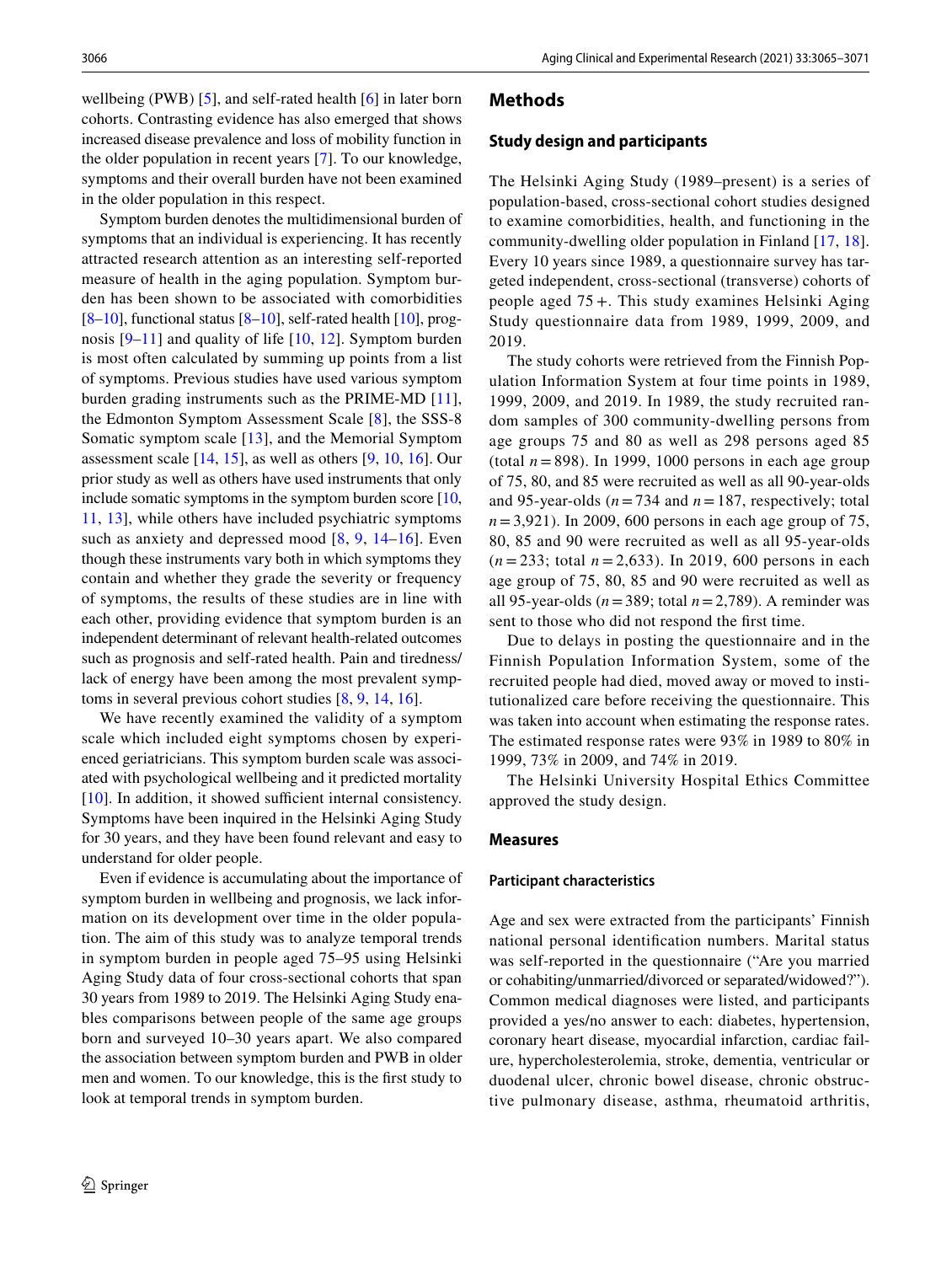osteoarthritis, other musculoskeletal disease, psychiatric disorder (e.g. depression), prostatic hyperplasia, cancer (if yes, specify which), sleep apnea, and some other chronic disease (if yes, specify which). We calculated the Charlson comorbidity index [19] using these self-reported medical diagnoses.

#### **Outcomes**

Participants were invited to report in the questionnaire whether they had experienced any of a list of symptoms over the past 2 weeks on a three-step scale: never, sometimes, or daily. In our analyses, we examined a set of six symptoms that were included in all four questionnaires from 1989 to 2019: (1) dizziness, (2) joint pain that hinders activity, (3) back pain that hinders activity, (4) loss of appetite, (5) chest pain or discomfort in the chest, and (6) shortness of breath. The participants who did not respond to any of the six symptom items were excluded from further analyses. The rest, who had given an answer (never, sometimes, or daily) to at least one symptom item, were included. The six-item symptom scale was closely similar to the eight-item scale validated by our previous study [10] with the exception of two symptoms, leg pain when walking and urinary incontinence, which were not present in the questionnaire survey in all four study waves.

Similar to our previous study [10], symptom burden was defned as a weighted sum of all reported symptoms. If a symptom was experienced sometimes, it added 0.5 point, while experiencing a symptom daily added 1 point to the sum. Thus, symptom burden could have values between zero and six.

PWB was calculated using the previously validated PWB score that looks at six dimensions of PWB [20, 21]: (1) satisfaction with life, (2) positive life orientation, (3) feeling of being needed, (4) plans for the future, (5) loneliness, and (6) feelings of depression. Respondents were asked to give yes/ no answers to the frst four questions and a graded response (seldom or never/sometimes/often or always) to the last two. Answers pointing to a more positive life orientation yielded a higher score; yes/no would yield 1/0 point, and graded questions would yield 0, 0.5, or 1 point according to the answer. The points were summed and then divided by the number of questions the respondent answered to get the PWB score (range  $0-1$ ).

#### **Statistical analysis**

The data are presented as means with standard deviation (SD) or as counts (*n*) with percentages (%). Statistical signifcances for the hypothesis of linearity across categories of cohorts (study year) were evaluated using the Cochran-Armitage test for trend, analysis of variance or logistic models with an appropriate contrast. Symptom burden was adjusted for age, sex, and the Charlson comorbidity index when testing the hypothesis of linearity. PWB was reported as means with 95% confdence intervals for each subgroup. The PWB means were adjusted for age and the Charlson comorbidity index. In the case of violation of the assumptions (e.g., non-normality), a bootstrap-type test was used. The normality of the variables was tested using the Shapiro–Wilk W test. The Stata 16.1 (StataCorp LP; College Station, Texas, USA) statistical package was used for the analysis.

## **Results**

Table 1 presents cohort characteristics from 1989 to 2019. The frst cohort in 1989 was the smallest with 556 participants after excluding those who had not answered any symptom items. The proportion of men increased from 27% in 1989 to 56% in 2019. The frst cohort in 1989 had the largest proportion of participants under the age of 80 (39%), while the proportion of participants aged  $\geq$  90 was significantly larger in 2009 and 2019 than in 1999—approximately 30% in 2009 and 2019 (Table 1). We have combined the 90- and 95-year-old cohorts in the analyses.

The number of widowed participants decreased over time: 45% of participants in 1989 compared to 36% in 2019. The proportion of participants who reported being depressed sometimes or often/always decreased (Table 1). The Charlson comorbidity index initially climbed from 1.4 on average in 1989 to 2.1 in 1999, followed by a decrease to 1.7 in 2019 ( $p$  for linearity < 0.001). The prevalence of coronary heart disease and COPD/asthma was lowest in the latest study wave in 2019, while the prevalence of dementia was higher in 2019 than in two previous study waves (Table 1).

Symptom burden decreased linearly from a mean 1.39 in 1989 to 1.11 in 2019 ( $p$  for linearity <0.001 adjusted for age, sex, and the Charlson comorbidity index). Joint pain and back pain were among the most common symptoms in all cohorts from 1989 to 2019 with 40–44% of participants experiencing back pain and 43–48% experiencing joint pain. Dyspnea was highly prevalent (over 40%) in the cohorts in 1989 and 1999 but decreased to 27% in 2009 and 22% in 2019 ( $p < 0.001$ ). The other two symptoms that showed a statistically signifcant decline in prevalence from 1989 to 2019 were dizziness and chest pain: from 29 to 17% for chest pain and from 36 to 28% for dizziness (*p* for linearity<0.001 for both).

Figure 1 shows the development of mean symptom burden from 1989 to 2019 in each age cohort for women and men separately. There is a signifcant diference in symptom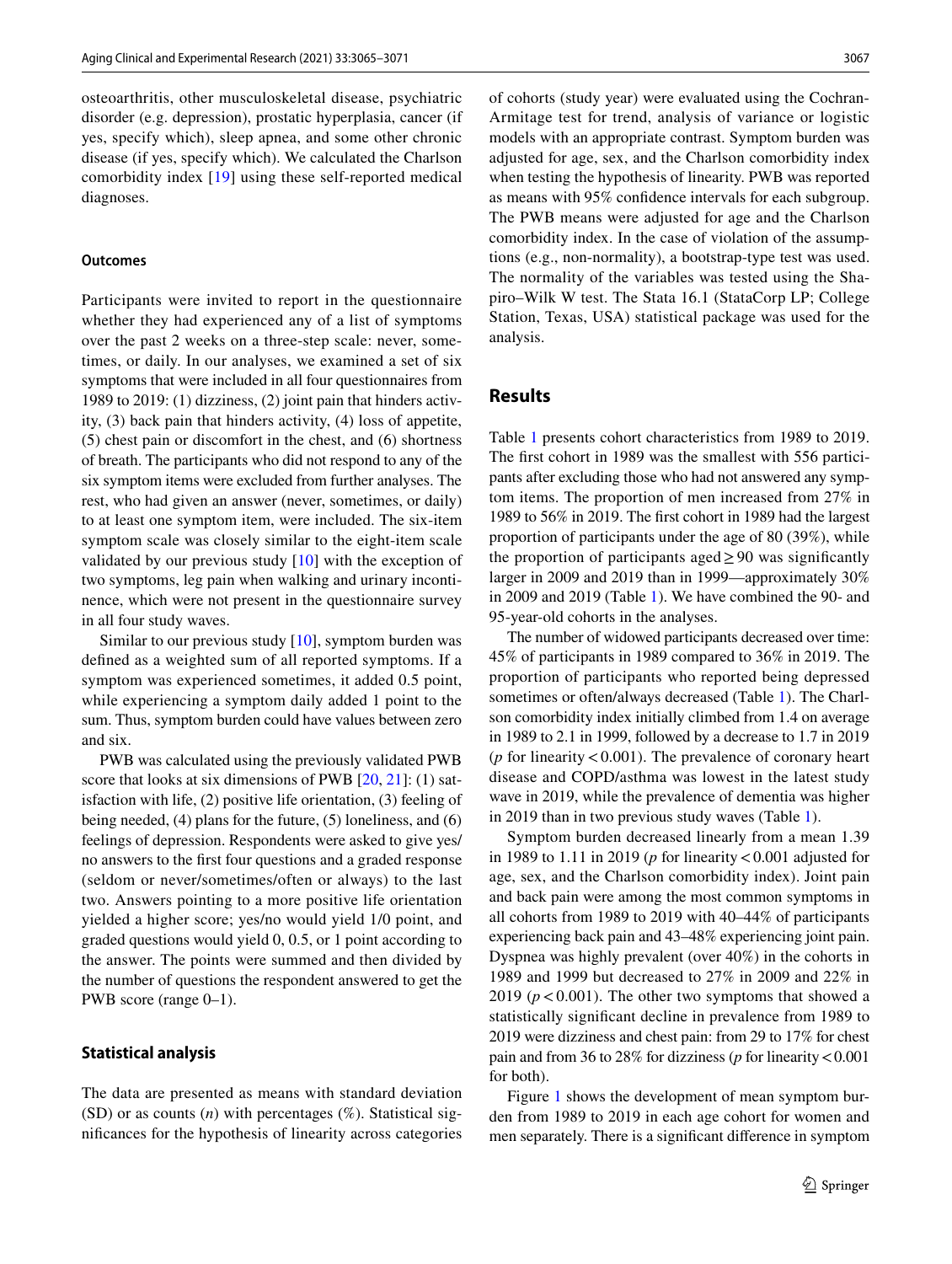**Table 1** Characteristics of cross-sectional cohorts in 1989, 1999, 2009, and 2019

|                                                         | 1989<br>$n = 556$ | 1999<br>$n = 2473$ | 2009<br>$n = 1583$ | 2019<br>$n = 1651$ | $p$ value*  |
|---------------------------------------------------------|-------------------|--------------------|--------------------|--------------------|-------------|
|                                                         |                   |                    |                    |                    |             |
| Women, $n(\%)$                                          | 405 (73)          | 1762(71)           | 1089(69)           | 1064(64)           | < 0.001     |
| Age, $n(\%)$                                            |                   |                    |                    |                    | < 0.001     |
| 75                                                      | 219(39)           | 701 (28)           | 386 (24)           | 405(25)            |             |
| 80                                                      | 186 (33)          | 674(27)            | 378 (24)           | 399 (24)           |             |
| 85                                                      | 151(27)           | 617(25)            | 349 (22)           | 367(22)            |             |
| $90 - 95$                                               | 0(0)              | 481 (19)           | 470 (30)           | 480 (29)           |             |
| Widowed, $n(\%)$                                        | 247(45)           | 1125(47)           | 658 (42)           | 586 (36)           | < 0.001     |
| Depressed, $n(\%)$                                      |                   |                    |                    |                    | < 0.001     |
| Never                                                   | 353 (66)          | 1419 (64)          | 983 (66)           | 1121 (70)          |             |
| Sometimes                                               | 164(31)           | 685 (31)           | 468 (31)           | 450 (28)           |             |
| Often or always                                         | 19(4)             | 117(5)             | 41 $(3)$           | 40(2)              |             |
| Charlson comorbidity index <sup>a</sup> , mean $(SD)^b$ | 1.4(1.3)          | 2.1(2.0)           | 2.0(1.8)           | 1.7(1.6)           | < 0.001     |
| Dementia, $n(\%)$                                       | 471 (20)          | 188 (13)           | 218(13)            | 471 (20)           | < 0.001     |
| Coronary heart disease, $n$ (%)                         | 118(23)           | 606(26)            | 344 (24)           | 314(19)            | < 0.001     |
| COPD/asthma, $n$ (%)                                    | 94 (18)           | 428 (18)           | 232 (16)           | 192 (12)           | < 0.001     |
| Somatic symptoms, $n$ (%)                               |                   |                    |                    |                    |             |
| <b>Dizziness</b>                                        | 199 (36)          | 817 (33)           | 507 (32)           | 464 (28)           | < 0.001     |
| Joint pain                                              | 254(46)           | 1071(43)           | 749 (47)           | 799 (48)           | 0.005       |
| Back pain                                               | 242 (44)          | 979 (40)           | 660 (42)           | 698 (42)           | 0.40        |
| Loss of appetite                                        | 96 (17)           | 394 (16)           | 243(15)            | 251(15)            | 0.26        |
| Chest pain                                              | 159(29)           | 676 (27)           | 360(23)            | 273(17)            | < 0.001     |
| Dyspnea                                                 | 245 (44)          | 1066(43)           | 427 (27)           | 369(22)            | < 0.001     |
| Symptom burden, mean (SD)                               | 1.39(1.12)        | 1.31(1.18)         | 1.23(1.17)         | 1.11(1.08)         | $< 0.001**$ |

\**p* for linearity

\*\**p* for linearity adjusted for age, sex, and the Charlson comorbidity index [19]

<sup>a</sup>Charlson et al. 1987[19]

 $b<sub>SD</sub>$  = standard deviation of the mean

burden between men and women in all age groups. Symptom burden decreased for both men and women aged 75 and 80 from 1989 to 2019. No clear time trend was seen for the 85 and  $90 + -$ year-olds.

Figure 2 depicts the relationship between symptom burden and PWB in men and women, respectively. A negative linear relationship is seen for both sexes with men having, on average, higher levels of PWB.

## **Discussion**

This study shows a signifcant decrease in somatic symptom burden in 75- and 80-year-old cohorts from 1989 to 2019. No similar change is seen for the oldest-old cohorts  $(85+)$ . Of individual symptoms, dyspnea, chest pain, and dizziness showed a statistically signifcant decrease across decades. It needs to be noted that the proportion of oldest-old participants and the proportion of men were larger in 2009 and 2019 than the previous rounds. Men generally had fewer symptoms and greater wellbeing than women. However, even after adjusting for age, sex and the Charlson comorbidity index, there was an overall decreasing trend in symptom burden. PWB decreased linearly with increasing symptom burden in both sexes.

Like time trends in health and functioning [3–6], symptom burden shows a decreasing trend in our study cohorts over the last 3 decades. Similarly, the Charlson comorbidity index has decreased in the cohorts from 1999 to 2019. However, the change in the number of diagnosed diseases and various symptoms does not automatically imply a reduction or increase in morbidity. The detection of diseases varies in time not only according to diagnostic methods and their availability but also with the introduction of preventive and therapeutic novelties (e.g., in cardiovascular diseases, osteoporosis, pain, and dementia) or lack of them.

We have recently shown that symptom burden is linearly associated with PWB [10]. In this study, we confrm this fnding for both women and men separately and show that men enjoy higher levels of PWB up to severe levels of symptom burden. Our fnding is in line with previous research showing that women report more symptoms and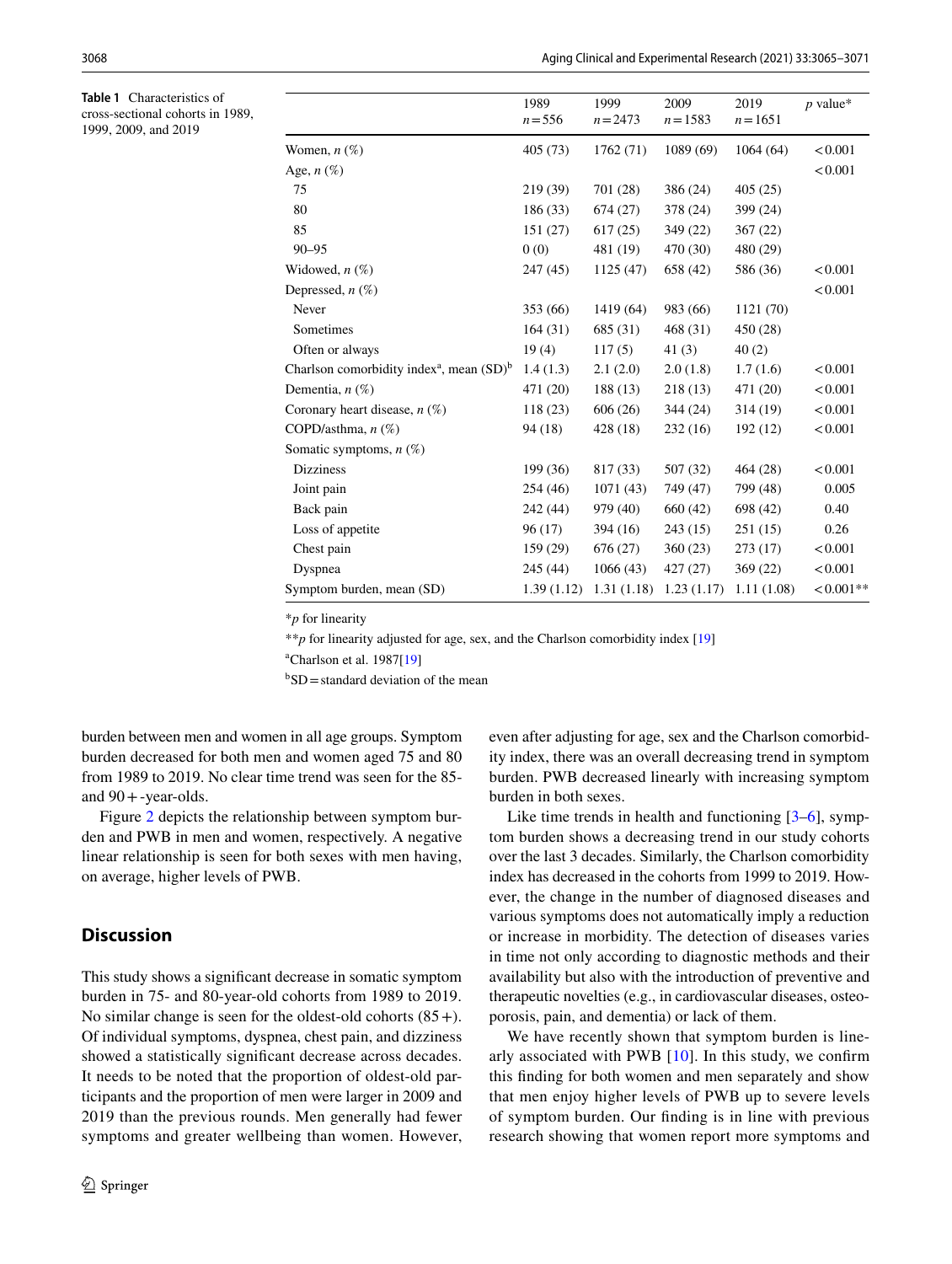

**Fig.** 1 Average symptom burden from 1989 to 2019 in cross-sectional age cohorts (75, 80, 85, and 90–95) for women and men separately: symptom burden means with 95% confdence intervals adjusted for the Charlson comorbidity index [19]

use healthcare services more frequently than men [22]. More research is needed to explain this diference.

Symptom burden is associated with prognosis and wellbeing [10] and, therefore, plays a significant role in older people's quality of life and health. It is comforting to see that symptom burden is decreasing in the later born cohorts at the same time as comorbidities and depressive symptoms have decreased. Our results suggest prolonged wellbeing in the aging population.

This study has the following strengths. First, we have collected representative cohort data at four time points spanning three decades, making this the frst study to analyze time trends in symptom burden. Symptom burden is important since it has independent prognostic signifcance irrespective of comorbidities [10]. Second, we have targeted an equivalent population in each research round. Third, the same survey instrument was used for all cohorts. The response rate remained good in all rounds, although it reduced from 93% in 1989 to 74% in 2019.

The study also has weaknesses. We have looked at crosssectional data of independent, separate samples, and, therefore, cannot draw conclusions on causality. The symptom scale does not take into account the severity of symptoms, only their frequency. In addition, the inquired symptoms cannot be directly connected to diseases. Instead, we wanted to explore older people's subjective experiences which have been shown to be relevant as regards prognosis in prior studies [8–11]. The age and sex distributions in each research round were diferent with a higher percentage of oldest-old

participants and men in the most recent rounds. However, the overall decreasing trend in symptom burden remained significant even when adjusting for age, sex, and comorbidities. We have only looked at home-dwelling older people, which constitutes a possible bias. Signifcantly fewer older people enter institutionalized care now than in the late



**Fig. 2** The relationship between symptom burden (0–6) and PWB in men and women in all cohorts combined: PWB means with 95% confdence intervals adjusted for age and the Charlson comorbidity index [19]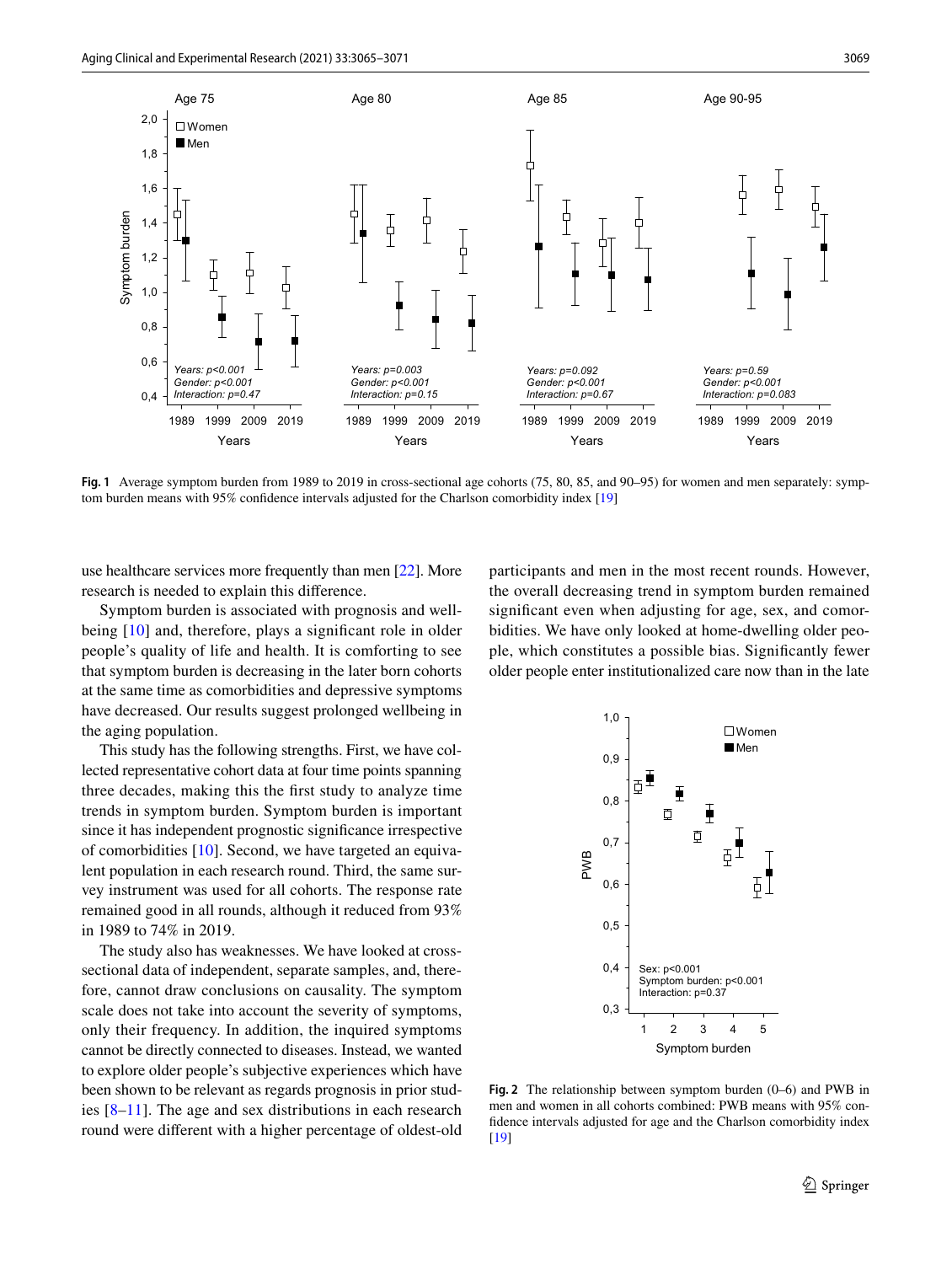twentieth century, as more assistive services are increasingly brought to homes. This can explain the higher prevalence of dementia among community-dwelling older people in 2019 than in 1999 and 2009. Finally, various confounding factors can be observed at diferent points of time: societal changes may afect people's attitudes toward their health and physical symptoms, advances in assistive devices and living conditions may afect how people perceive their health and symptoms, and diagnostic intensity may be the main determinant of the number of diagnoses a person gets.

## **Conclusion**

We conclude that a decreasing trend in symptom burden can be seen for 75- and 80-year-old cohorts for both women and men from 1989 to 2019. This is the frst study to report time trends in symptom burden among community-dwelling older people, and more research is needed to confrm this fnding in other populations. Furthermore, we show that older men have, on average, better PWB than older women up to high levels of symptom burden. More research is needed to explore ways to support psychological wellbeing, especially for aging women.

**Author contributions** Prof. Pitkälä had full access to all the data in the study and takes responsibility for the integrity of the data and the accuracy of the analyses. Prof. Pitkälä is the guarantor. Study concept and design: Lehti, Öhman, Knuutila, Kautiainen, Karppinen, Tilvis, Strandberg, Pitkälä. Acquisition of data: Lehti, Kautiainen, Pitkälä. Analysis and interpretation of data: Lehti, Kautiainen, Pitkälä. Drafting of the manuscript: Lehti. Critical revision of the manuscript for important intellectual content: Lehti, Öhman, Knuutila, Kautiainen, Karppinen, Tilvis, Strandberg, Pitkälä. Statistical analysis: Lehti, Kautiainen, Pitkälä. Obtained funding: Pitkälä, Lehti.

**Funding** Open access funding provided by University of Helsinki including Helsinki University Central Hospital. This research has been funded by the Päivikki and Sakari Sohlberg Foundation, the Kunnanlääkäri Uulo Arhio Foundation, and Helsinki University Hospital VTR funding. The funders had no role in study design, data collection and analysis, decision to publish, or preparation of the manuscript.

**Availability of data and materials** The datasets generated during and analyzed during the current study are available from the corresponding author on reasonable request.

## **Declarations**

**Conflict of interest** Dr. Strandberg reports educational cooperation with Amgen, Boehringer Ingelheim, Sankyo, Servier, Orion, and Novartis, and he is a member of the European Geriatric Medicine Society (EuGMS) special interest group on cardiovascular medicine in older people and diabetes in older people. Dr. Pitkälä, Dr. Öhman, Dr. Karppinen, Dr. Tilvis, Lehti, Knuutila, and Kautiainen declare no conficts of interest.

**Ethical approval** The study design was approved by the Helsinki University Hospital Ethics Committee.

**Consent to participate** Not applicable. Data were collected as a survey and was analyzed anonymously. Cover letter for the survey included a statement of confdentiality.

**Consent for publication** All authors gave explicit consent to submit and publish the article.

**Open Access** This article is licensed under a Creative Commons Attribution 4.0 International License, which permits use, sharing, adaptation, distribution and reproduction in any medium or format, as long as you give appropriate credit to the original author(s) and the source, provide a link to the Creative Commons licence, and indicate if changes were made. The images or other third party material in this article are included in the article's Creative Commons licence, unless indicated otherwise in a credit line to the material. If material is not included in the article's Creative Commons licence and your intended use is not permitted by statutory regulation or exceeds the permitted use, you will need to obtain permission directly from the copyright holder. To view a copy of this licence, visit<http://creativecommons.org/licenses/by/4.0/>.

## **References**

- 1. Gruenberg EM (1977) The failures of success. Milbank Q 83:779–800
- 2. Fries JF (1980) Aging, natural death, and the compression of morbidity. N Engl J Med 303:130–135
- 3. Manton KG, Gu X, Lamb VL (2006) Change in chronic disability from 1982 to 2004/2005 as measured by long-term changes in function and health in the U.S. elderly population. Proc Natl Acad Sci USA 103:18374–18379
- 4. Christensen K, Thinggaard M, Oksuzyan A et al (2013) Physical and cognitive functioning of people older than 90 years: a comparison of two Danish cohorts born 10 years apart. Lancet 382:1507–1513
- 5. Karppinen H, Pitkälä KH, Kautiainen H et al (2017) Changes in disability, self-rated health, comorbidities and psychological wellbeing in community-dwelling 75–95-year-old cohorts over two decades in Helsinki. Scand J Prim Health Care 35:279–285
- 6. Öhman HR, Karppinen H, Lehti TE et al (2021) Secular trends in functional abilities, health and psychological well-being among community-dwelling 75- to 95-year-old cohortsover three decades in Helsinki, Finland. Scand J Public Health. [https://doi.org/10.](https://doi.org/10.1177/14034948211007688) [1177/14034948211007688](https://doi.org/10.1177/14034948211007688)
- 7. Crimmins EM, Beltrán-Sánchez H (2011) Mortality and morbidity trends: is there compression of morbidity? J Gerontol B Psychol Sci Soc Sci 66:75–86
- 8. Yang N, Ornstein KA, Reckrey JM (2016) Association between symptom burden and time to hospitalization, nursing home placement, and death among the chronically ill urban homebound. J Pain Symptom Manage 52:73–80
- 9. Patel KV, Guralnik JM, Phelan EA et al (2019) Symptom burden among community-dwelling older adults in the United States. J Am Geriatr Soc 67:223–231
- 10. Lehti TE, Öhman H, Knuutila M et al (2020) Symptom burden is associated with psychological wellbeing and mortality in older adults. J Nutr Health Aging. [https://doi.org/10.1007/](https://doi.org/10.1007/s12603-020-1490-5) [s12603-020-1490-5](https://doi.org/10.1007/s12603-020-1490-5)